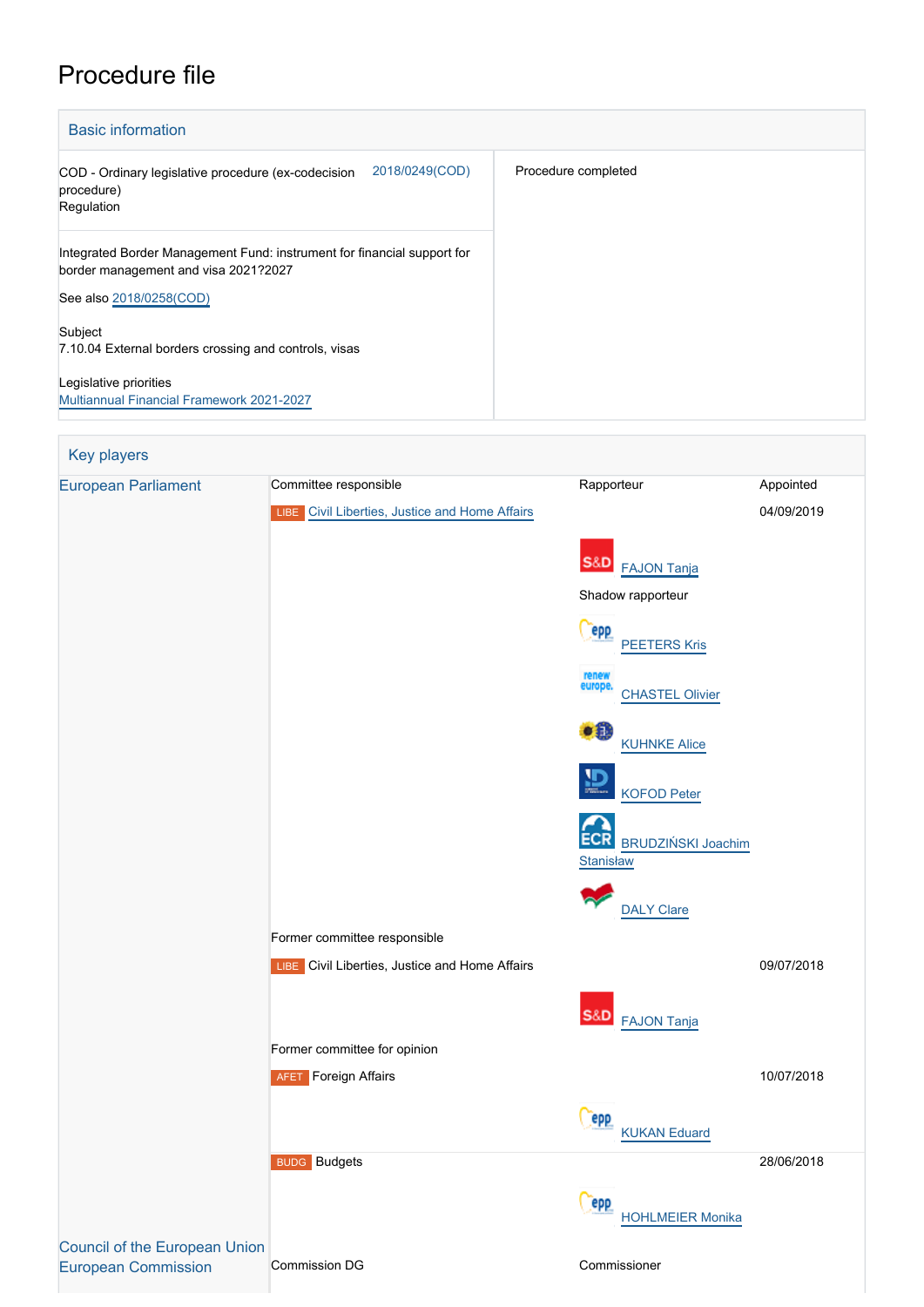[European Economic and](http://www.eesc.europa.eu/) [Social Committee](http://www.eesc.europa.eu/) [European Committee of the](http://www.cor.europa.eu/) [Regions](http://www.cor.europa.eu/)

| Key events |                                                                                                       |               |         |
|------------|-------------------------------------------------------------------------------------------------------|---------------|---------|
| 12/06/2018 | Legislative proposal published                                                                        | COM(2018)0473 |         |
| 02/07/2018 | Committee referral announced in<br>Parliament, 1st reading                                            |               |         |
| 19/02/2019 | Vote in committee, 1st reading                                                                        |               |         |
| 26/02/2019 | Committee report tabled for plenary, 1st<br>reading                                                   | A8-0089/2019  | Summary |
| 12/03/2019 | Debate in Parliament                                                                                  | f,            |         |
| 13/03/2019 | Results of vote in Parliament                                                                         | 6             |         |
| 13/03/2019 | Decision by Parliament, 1st reading                                                                   | T8-0176/2019  | Summary |
| 24/09/2019 | Committee decision to open<br>interinstitutional negotiations after 1st<br>reading in Parliament      |               |         |
| 09/10/2019 | Committee decision to enter into<br>interinstitutional negotiations announced<br>in plenary (Rule 72) |               |         |
| 01/03/2021 | Approval in committee of the text agreed<br>at early 2nd reading interinstitutional<br>negotiations   |               |         |
| 17/06/2021 | Council position published                                                                            | 06487/2/2021  |         |
| 24/06/2021 | Committee referral announced in<br>Parliament, 2nd reading                                            |               |         |
| 29/06/2021 | Vote in committee, 2nd reading                                                                        |               |         |
| 30/06/2021 | Committee recommendation tabled for<br>plenary, 2nd reading                                           | A9-0220/2021  |         |
| 06/07/2021 | Debate in Parliament                                                                                  | T.            |         |
| 07/07/2021 | Decision by Parliament, 2nd reading                                                                   | T9-0344/2021  | Summary |
| 07/07/2021 | Final act signed                                                                                      |               |         |
| 15/07/2021 | Final act published in Official Journal                                                               |               |         |

| <b>Technical information</b> |                                                                                                     |
|------------------------------|-----------------------------------------------------------------------------------------------------|
| Procedure reference          | 2018/0249(COD)                                                                                      |
| Procedure type               | COD - Ordinary legislative procedure (ex-codecision procedure)                                      |
| Procedure subtype            | Legislation                                                                                         |
| Legislative instrument       | Regulation                                                                                          |
|                              | See also 2018/0258(COD)                                                                             |
| Legal basis                  | Treaty on the Functioning of the EU TFEU 079-p2; Treaty on the Functioning<br>of the EU TFEU 077-p2 |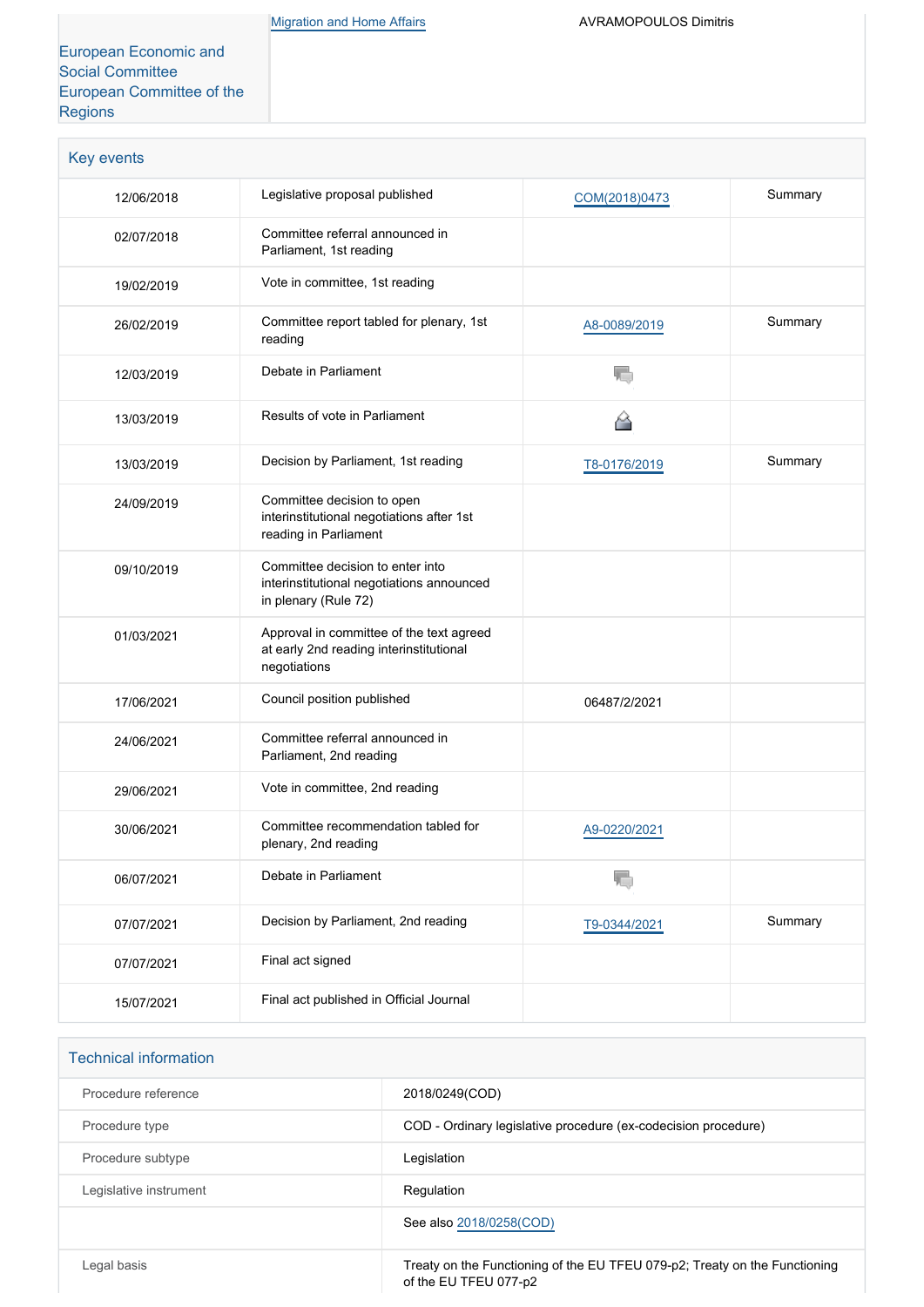| Mandatory consultation of other institutions | <b>European Economic and Social Committee</b><br>European Committee of the Regions |
|----------------------------------------------|------------------------------------------------------------------------------------|
| Stage reached in procedure                   | Procedure completed                                                                |
| Committee dossier                            | LIBE/9/01285                                                                       |

| Documentation gateway                                              |             |                |            |            |         |
|--------------------------------------------------------------------|-------------|----------------|------------|------------|---------|
| Legislative proposal                                               |             | COM(2018)0473  | 12/06/2018 | EC         | Summary |
| Document attached to the procedure                                 |             | SWD(2018)0347  | 13/06/2018 | EC         |         |
| Document attached to the procedure                                 |             | SWD(2018)0348  | 13/06/2018 | EC         |         |
| Committee of the Regions: opinion                                  |             | CDR4007/2018   | 09/10/2018 | CofR       |         |
| Economic and Social Committee: opinion,<br>report                  |             | CES3636/2018   | 17/10/2018 | <b>ESC</b> |         |
| Committee opinion                                                  | <b>BUDG</b> | PE626.953      | 06/11/2018 | EP         |         |
| Committee draft report                                             |             | PE629.515      | 13/11/2018 | EP         |         |
| Committee opinion                                                  | <b>AFET</b> | PE628.605      | 07/12/2018 | EP         |         |
| Amendments tabled in committee                                     |             | PE631.990      | 12/12/2018 | EP         |         |
| Committee report tabled for plenary, 1st<br>reading/single reading |             | A8-0089/2019   | 26/02/2019 | EP         | Summary |
| Text adopted by Parliament, 1st<br>reading/single reading          |             | T8-0176/2019   | 13/03/2019 | EP         | Summary |
| Commission response to text adopted in<br>plenary                  |             | SP(2019)393    | 30/04/2019 | EC         |         |
| Council position                                                   |             | 06487/2/2021   | 17/06/2021 | <b>CSL</b> |         |
| Committee draft report                                             |             | PE693.650      | 21/06/2021 | EP         |         |
| Commission communication on Council's<br>position                  |             | COM(2021)0331  | 21/06/2021 | EC         |         |
| Committee recommendation tabled for<br>plenary, 2nd reading        |             | A9-0220/2021   | 30/06/2021 | EP         |         |
| Text adopted by Parliament, 2nd reading                            |             | T9-0344/2021   | 07/07/2021 | EP         | Summary |
| Draft final act                                                    |             | 00057/2021/LEX | 07/07/2021 | <b>CSL</b> |         |

Final act

 [Regulation 2021/1148](https://eur-lex.europa.eu/smartapi/cgi/sga_doc?smartapi!celexplus!prod!CELEXnumdoc&lg=EN&numdoc=32021R1148) [OJ L 251 15.07.2021, p. 0048](https://eur-lex.europa.eu/legal-content/EN/TXT/?uri=OJ:L:2021:251:TOC)

Final legislative act with provisions for delegated acts

Integrated Border Management Fund: instrument for financial support for border management and visa 2021?2027

PURPOSE: to establish, as part of the integrated border management fund, the instrument for financial support for border management and visa for the period 2021-2027.

PROPOSED ACT: Regulation of the European Parliament and of the Council.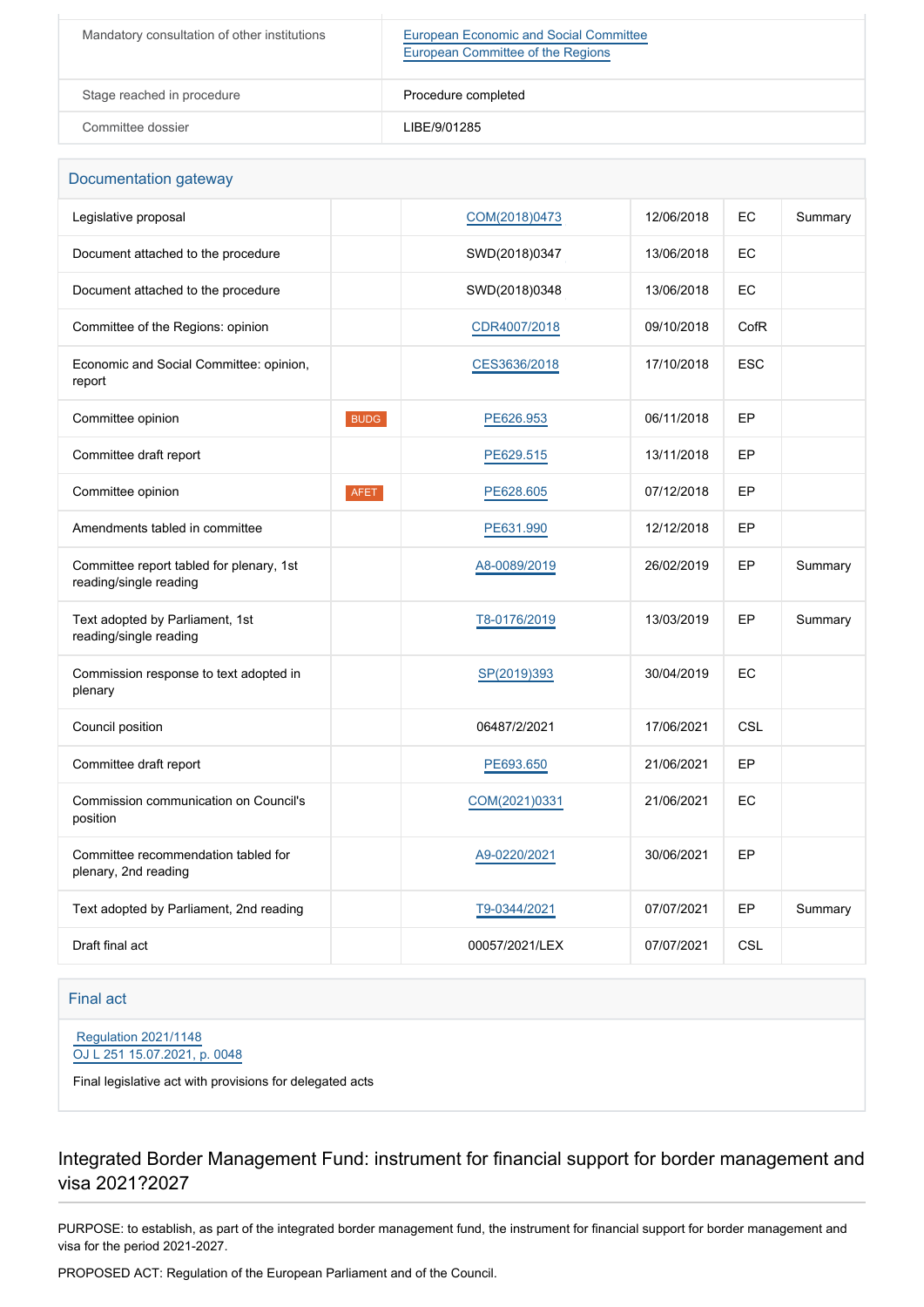ROLE OF THE EUROPEAN PARLIAMENT: the European Parliament decides in accordance with the ordinary legislative procedure and on an equal footing with the Council.

BACKGROUND: effective protection of the EU's external borders is an essential precondition for managing migration flows and ensuring internal security. Strong external borders are also what allow the EU to maintain a Schengen area without internal border controls. Financial support from the Union budget is essential for the implementation of integrated European border management as implemented by the European Border and Coast Guard, set up by [Regulation \(EU\) 2016/1624](https://eur-lex.europa.eu/legal-content/EN/TXT/?qid=1529525772306&uri=CELEX:32016R1624) of the European Parliament and of the Council.

In order to respond to increased migratory and security challenges, the Commission has proposed the establishment of a new integrated border management fund under the next multiannual financial framework for the period 2021-2027. This new fund aims to provide enhanced support to Member States with a view to securing the Unions common external borders, with an envelope of EUR 9.31 billion (in current prices). A five-fold increase as compared to the current multiannual financial framework for the overall envelope for border management is foreseen for the next period.

Within that framework, the proposed integrated border management fund shall be composed of two instruments: an instrument for financial support for border management and visa and an instrument for financial support for customs control equipment.

This proposal concerns only the instrument for border management and visa. A separate [proposal](http://www.europarl.europa.eu/oeil/popups/ficheprocedure.do?reference=2018/0258(COD)&l=en) covering the instrument for customs control equipment is presented by the Commission in parallel.

CONTENT: the proposal for a Regulation - presented for a Union of 27 Member States - seeks to establish the instrument for financial support for border management and visa as part of the integrated border management fund. It lays down the objectives of the instrument, the budget for the period 2021-2027, the forms of Union funding and the rules for providing such funding.

Objective: the instrument shall ensure strong and effective European integrated border management at the external borders while safeguarding the free movement of persons within it, in full compliance with the Unions commitments on fundamental rights, thereby contributing to guaranteeing a high level of security in the Union.

Its specific objectives are to:

- support effective European integrated border management at the external borders implemented by the European Border and Coast Guard as a shared responsibility of the European Border and Coast Guard Agency and of the national authorities responsible for border management, to facilitate legitimate border crossings, to prevent and detect illegal immigration and cross-border crime and to effectively manage migratory flows;
- support the common visa policy to facilitate legitimate travel and prevent migratory and security risks: the instrument shall contribute to the improvement of the efficiency of visa processing in terms of detecting and assessing security and irregular migration risks, as well as facilitating visa procedures for bona fide travellers. In particular, the instrument shall deliver financial assistance to support digitalisation of visa processing with the objective to provide fast, secure and client-friendly visa procedures for the benefit of both visa applicants and consulates.

Priority shall be given to supporting actions with a European dimension.

Support to Member States: in addition to a basic amount of EUR 5 million that is envisaged to be allocated to Member States at the beginning of the programming period, the financial envelope foreseen for the programmes of Member States shall be allocated based on a distribution key that shall reflect the needs and pressure experienced by Member States in the two areas covered by this instrument (border management and visas).

Funding shall be distributed based on the following weighing: 30% for external land borders, 35% for external sea borders, 20% for airports and 15% for consular offices. A mid-term review shall take into account new or additional pressures.

The remaining 40 % of the overall financial envelope shall be managed through the thematic facility, which shall periodically provide funding for a number of priorities defined in Commission financing decisions.

The instrument shall furthermore maintain support for the functioning of the Special Transit Scheme implemented by Lithuania, in line with the EUs obligations, compensating Lithuania for the transit visa fees it foregoes and additional costs it incurs as a result of the facilitated transit document (FTD) and facilitated rail transit document (FRTD) scheme, such as the costs of replacing and upgrading equipment and IT systems, and training and operational costs.

Proposed budget: the Commissions proposal for the next multiannual financial framework includes EUR 8.01 billion (in current prices) for the instrument for border management and visa for the 2021-2027 period. Implementation shall be by means of shared, direct or indirect management. The global resources shall be allocated as follows:

- EUR 4.81 billion (around 60%) for measures taken by Member States in border management and visa policy, including EUR 157.2 million for the special transit scheme applied by Lithuania;
- EUR 3.20 billion (40%) for the thematic facility for targeted support actions to Member States, projects with a European dimension and urgent needs.

# Integrated Border Management Fund: instrument for financial support for border management and visa 2021?2027

The Committee on Civil Liberties, Justice and Home Affairs adopted the report by Tanja FAJON (S&D, SI) on the proposal for a regulation of the European Parliament and of the Council establishing, as part of the Integrated Border Management Fund, the instrument for financial support for border management and visa.

# Subject matter

This Regulation seeks to establish the instrument for financial support for border management and visa as part of the Integrated Border Management Fund for the period from 1 January 2021 to 31 December 2027.

#### **Objectives**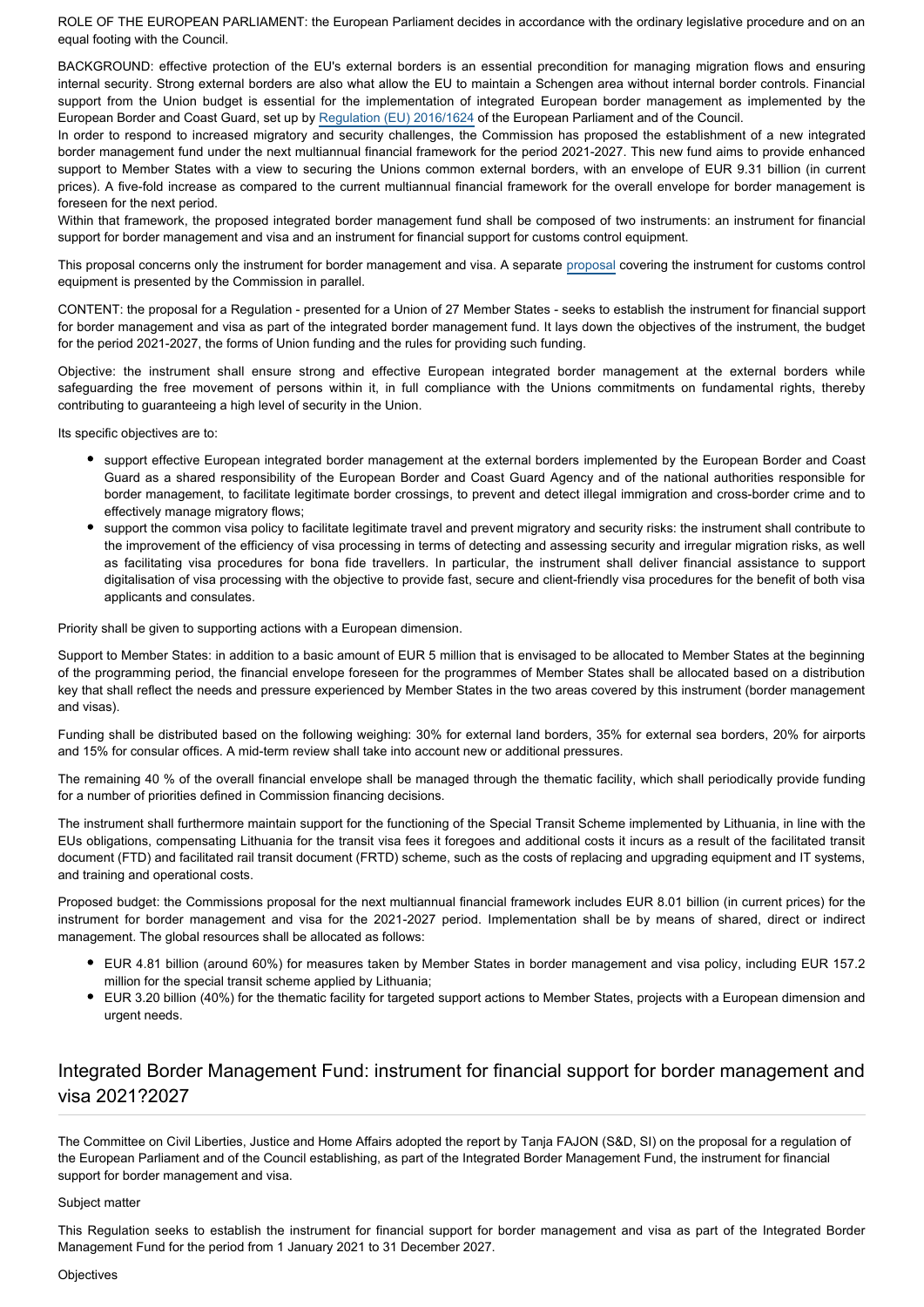As part of the Integrated Border Management Fund, the policy objective of the instrument shall be ensuring effective European integrated border management at the external borders while safeguarding the free movement of persons within it, in full compliance with the Unions acquis and international obligations of the Union and its Member States arising from international instruments to which they are signatory.

The instrument shall contribute to the following specific objectives:

- supporting effective European integrated border management at the external borders implemented by the European Border and Coast Guard as a shared responsibility of the European Border and Coast Guard Agency and of the national authorities responsible for border management, to facilitate legitimate border crossings, to prevent and detect irregular immigration and cross-border crime and to effectively manage migratory flows;

- supporting the common visa policy to ensure a more harmonised approach among the Member States with regard to the issuance of visas and to facilitate legitimate travel and mitigate security risks.

# General principles

The Commission and the Member States shall cooperate in the implementation of the instrument. The Commission shall set up a helpdesk and contact point to provide support to Member States and contribute to the effective allocation of funding.

# Funding

The financial envelope for the implementation of the instrument for the period 2021-2027 shall be EUR 7 087 760 000 in 2018 prices (EUR 8 018 000 000 in current prices) broken down as follows: (i) EUR 4 252 833 000 in 2018 prices (EUR 4 811 000 000 in current prices) shall be allocated to the programmes implemented under shared management, of which EUR 138 962 000 in 2018 prices (EUR 157 200 000 in current prices) for the Special Transit Scheme, implemented under shared management; (ii) EUR 2 834 927 000 in 2018 prices (EUR 3 207 000 000 in current prices) shall be allocated to the thematic facility.

# Co-financing rates

The contribution from the Union Budget shall not exceed 85% (as opposed to 75% as proposed by the Commission) of the total eligible expenditure of a project from Member States whose per capita gross national income ('GNI') is less than 90 % of that of the Union average and 75 % of the total eligible expenditure for other Member States.

# **Programmes**

Each programme shall set out for each specific objective the types of intervention and an indicative breakdown of the programmed resources by type of intervention or area of support. As soon as a Member State decides to initiate projects with, in or in relation to a third country under this instrument, the Member State shall inform the organisations which represent the partners at national level as well as the members of the Steering Board within 10 days.

# Information, communication and publicity

The recipients of Union funding shall promote the actions and their results, by providing coherent, effective and meaningful information to multiple relevant audiences, including media and the public in the relevant languages. To ensure the visibility of Union funding, recipients of Union funding shall refer to its origin when communicating on the action. To this end, recipients shall ensure that all communications to the media and the public display the Union emblem, and mention explicitly the Unions financial support

The Commission shall implement information and communication actions relating to the implementation of this instrument, its actions and results. In particular, the Commission shall publish information concerning the development of the annual and multiannual programmes of the thematic facility. The Commission shall also publish the list of operations selected for support under the thematic facility on a publicly available website and shall update that list at least every three months.

#### Emergency assistance

The Commission may decide to provide, on an exceptional basis, financial assistance to address urgent and specific needs in the event of a duly justified emergency situation and as a last resort. These situations can result from an urgent and exceptional pressure where a large or disproportionate number of third-country nationals have crossed, are crossing or are expected to cross the external borders of one or more Member States, in particular at border sections where the impact level has been identified as such that it jeopardises the functioning of the whole Schengen area.

Where necessary for the implementation of the action, emergency assistance may cover expenditure which was incurred prior to the date of submission of the grant application or the request for assistance, but not prior to 1 January 2021.

#### Evaluation

By 31 December 2024, the Commission shall present a mid-term evaluation of the implementation of this Regulation in order to examine the effectiveness, efficiency, simplification and flexibility of the Fund. By 31 January 2030, the Commission shall carry out a retrospective evaluation.

#### Annual performance reports

By 15 February 2023 and by the same date of each subsequent year up to and including 2031, Member States shall submit to the Commission the annual performance report. Once accepted, the Commission shall make summaries of annual performance reports available to the European Parliament and to the Council, and shall publish them on a dedicated website.

# Integrated Border Management Fund: instrument for financial support for border management and visa 2021?2027

The European Parliament adopted by 473 votes to 169 with 39 abstentions a legislative resolution on the proposal for a regulation of the European Parliament and of the Council establishing, within the framework of the Integrated Border Management Fund, the instrument for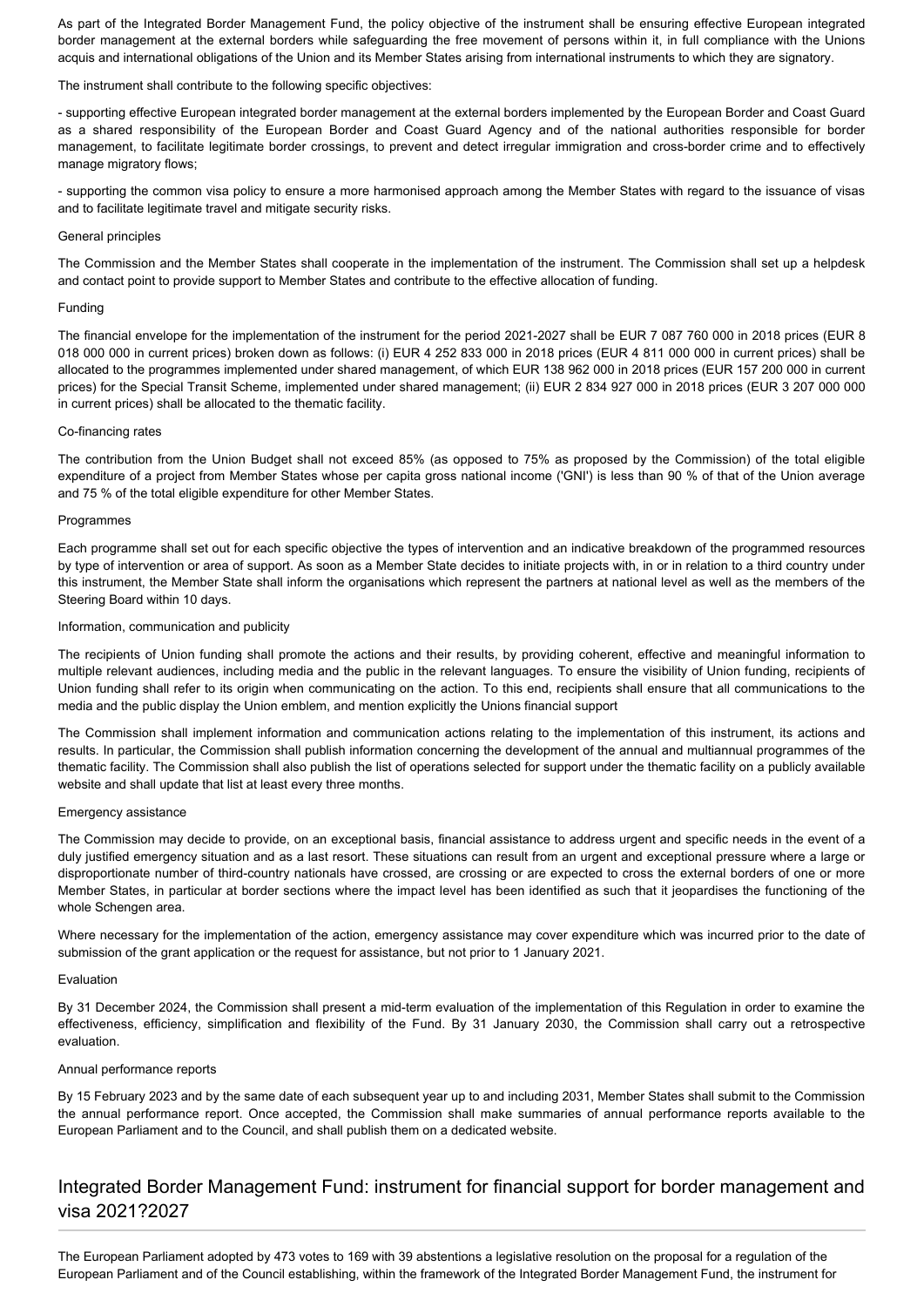financial support in the field of border and visa management.

The European Parliaments position adopted at first reading under the ordinary legislative procedure amended the Commission proposal as follows:

#### Subject matter

This Regulation establishes the instrument for financial support for border management and visa as part of the Integrated Border Management Fund (the Fund) for the period from 1 January 2021 to 31 December 2027.

The instrument shall contribute to the achievement of the following specific objectives:

- supporting effective European integrated border management at the external borders implemented by the European Border and Coast Guard as a shared responsibility of the European Border and Coast Guard Agency and of the national authorities responsible for border management, to facilitate legitimate border crossings, to prevent and detect irregular immigration and cross-border crime and to effectively manage migratory flows;

- support the common visa policy in order to ensure a more harmonised approach between Member States on the issuing of visas, to facilitate legitimate travel and to mitigate security risks.

The instrument shall be implemented in full compliance with the rights and principles enshrined in the Charter of Fundamental Rights of the European Union and with the Unions international obligations as regards fundamental rights, including as regards the European Convention for the Protection of Human Rights and Fundamental Freedoms (ECHR) and in particular by ensuring compliance with the principle of non-refoulement, the principle of transparency, the principle of non-discrimination and the right to seek international protection.

The Commission and the Member States shall cooperate in the implementation of the instrument. The Commission shall set up a helpdesk and a contact point to provide support to Member States and contribute to the effective allocation of funds.

#### Funding

The financial envelope for the implementation of the instrument for the period 2021-2027 shall be EUR 7 087 760 000 in 2018 prices (EUR 8 018 000 000 in current prices) broken down as follows:

- EUR 4 252 833 000 in 2018 prices (EUR 4 811 000 000 in current prices) shall be allocated to the programmes implemented under shared management, of which EUR 138 962 000 in 2018 prices (EUR 157 200 000 in current prices) for the Special Transit Scheme

- EUR 2 834 927 000 in 2018 prices (EUR 3 207 000 000 in current prices) shall be allocated to the thematic facility for targeted support actions for Member States.

# Co-financing rates

The contribution from the Union Budget shall not exceed 85% (as opposed to 75% as proposed by the Commission) of the total eligible expenditure of a project from Member States whose per capita gross national income ('GNI') is less than 90 % of that of the Union average and 75 % of the total eligible expenditure for other Member States.

#### Programmes

Each programme shall set out for each specific objective the types of intervention and an indicative breakdown of the programmed resources by type of intervention or area of support.

Before a Member State decides to implement projects with, in or in relation to a third country with the support of the instrument, it shall ensure that all actions proposed by, in or in relation to that third country comply with the international obligations of the Union and that Member State.

As soon as a Member State decides to initiate projects with, in or in relation to a third country under this instrument, the Member State shall inform the organisations which represent the partners at national level as well as the members of the Steering Board within 10 days.

#### Information, communication and publicity

The recipient of Union funding shall promote the actions and their results by providing coherent, effective and meaningful information to multiple relevant audiences, including media and the public in the relevant languages. To ensure the visibility of Union funding, recipients of Union funding shall refer to its origin when communicating on the action. To this end, recipients shall ensure that all communications to the media and the public, display the Union emblem, and explicitly mention the Unions financial support.

The Commission shall publish information concerning the development of the annual and multiannual programmes of the thematic facility. It shall also publish the list of operations selected for support under the thematic facility on a publicly available website and shall update that list at least every three months.

# Emergency assistance

The Commission may decide to provide, on an exceptional basis, financial assistance to address urgent and specific needs in the event of a duly justified emergency situation and as a last resort. These situations can result from an urgent and exceptional pressure where a large or disproportionate number of third-country nationals have crossed, are crossing or are expected to cross the external borders of one or more Member States, in particular at border sections where the impact level has been identified as such that it jeopardises the functioning of the whole Schengen area.

Where necessary for the implementation of the action, emergency assistance may cover expenditure which was incurred prior to the date of submission of the grant application or the request for assistance, but not prior to 1 January 2021.

#### Annual evaluation and performance reports

By 31 December 2024 at the latest, the Commission shall present a mid-term evaluation of the implementation of the Regulation and carry out a retrospective evaluation of the Regulation by 31 January 2030 at the latest.

By 15 February 2023 and by the same date of each subsequent year up to and including 2031, Member States shall submit to the Commission the annual performance report. These reports shall be published on a dedicated website and forward them to the European Parliament and the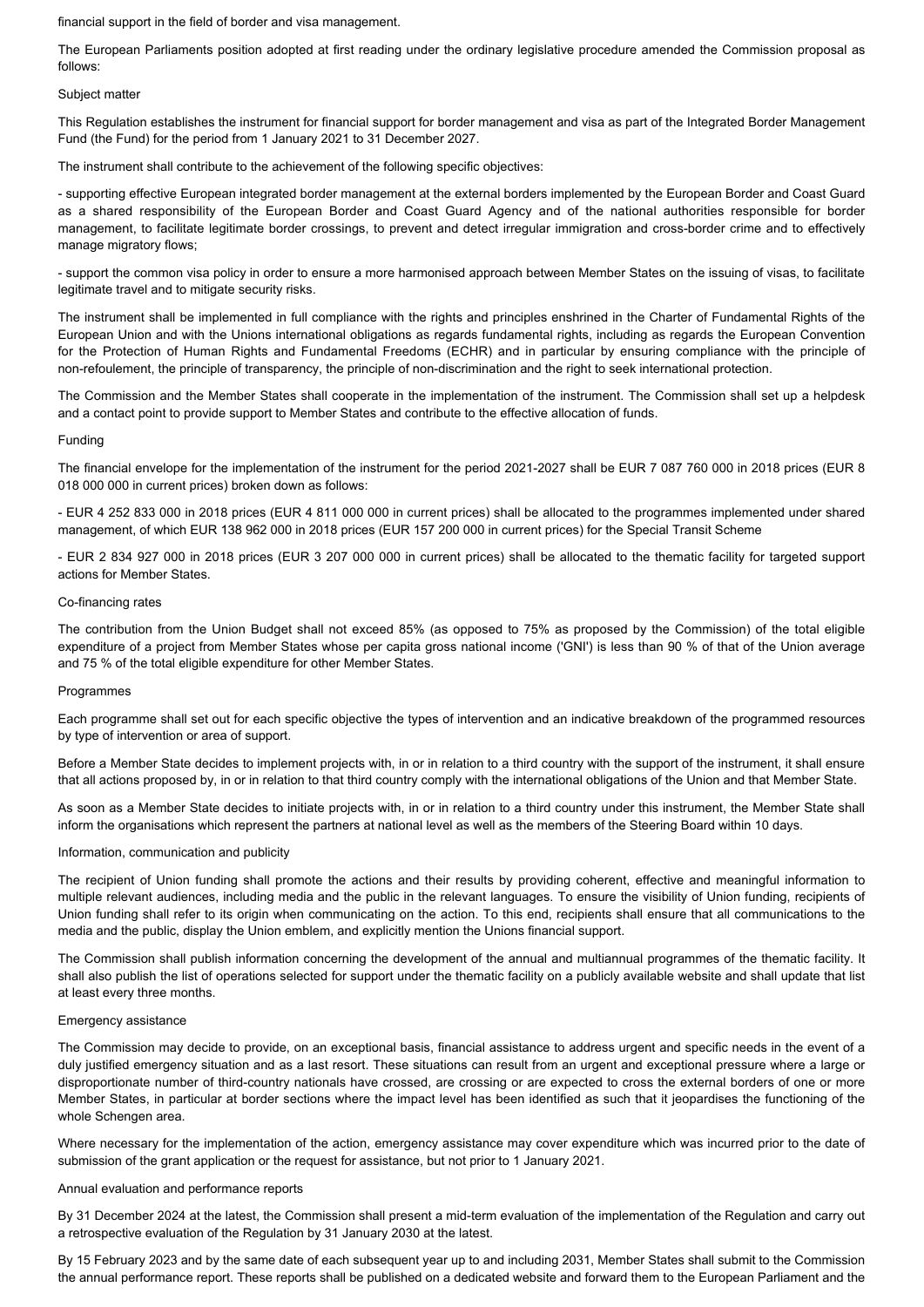# Integrated Border Management Fund: instrument for financial support for border management and visa 2021?2027

The European Parliament adopted a legislative resolution approving the Council's position at first reading with a view to the adoption of the adoption of a regulation of the European Parliament and of the Council establishing, as part of the Integrated Border Management Fund, the Instrument for Financial Support for Border Management and Visa Policy.

The proposed Regulation establishes, as part of the Integrated Border Management Fund, the Instrument for Financial Support for border management and visa policy under Heading 4 (Migration and border management) of the Multiannual Financial Framework (MFF) 2021-2027.

This Regulation establishes the Fund jointly with Regulation (EU) 2021/1077 for the period from 1 January 2021 to 31 December 2027.

This Regulation lays down the policy objective of the Instrument, the specific objectives of the Instrument and measures to implement those specific objectives, the budget for the period from 1 January 2021 to 31 December 2027, the forms of Union funding and the rules for providing such funding.

# Objectives of the Instrument

The overall objective of the Instrument is to ensure a strong and effective European integrated border management at the external borders, while safeguarding the free movement of persons and fundamental rights, thus contributing to a high level of security in the EU.

The instrument will contribute to the following specific objectives:

- to support an effective integrated European management of external borders to facilitate legitimate border crossings, to prevent and detect illegal immigration and cross-border crime and to effectively manage migration flows;

- support the common visa policy to ensure a harmonised approach between Member States in issuing visas and to facilitate legitimate travel while helping to prevent migration and security risks.

The assistance provided will be consistent with relevant EU actions, policies and priorities and complementary to assistance provided by other EU instruments. The actions financed will be implemented in strict compliance with the rights and principles enshrined in the Union acquis and the Charter, as well as the Union's international obligations in the field of fundamental rights, in particular by ensuring compliance with the principles of non-discrimination and non-refoulement.

# Budget

The financial envelope for the implementation of the Instrument for the period from 1 January 2021 to 31 December 2027 is set at EUR 5 241 000 000 in current prices. An additional allocation of up to EUR 1 000 000 000, in 2018 prices, will be made to the thematic facility in accordance with the programme-specific adjustment provided for in the regulation establishing the MFF 2021-2027.

The funds of the thematic facility will be dedicated to high added-value EU priorities or will be used to address urgent needs, in line with agreed EU priorities.

# Multi-purpose equipment

The Council's position provides that assets purchased with a financial contribution from the instrument will remain available for use in other areas, including customs, maritime operations or to meet the objectives of the other two Home Affairs Funds (the [AMIF](https://oeil.secure.europarl.europa.eu/oeil/popups/ficheprocedure.do?lang=en&reference=2018/0248(COD)) and the [ISF\)](https://oeil.secure.europarl.europa.eu/oeil/popups/ficheprocedure.do?lang=en&reference=2018/0250(COD)), provided that they do not exceed 30% of the total period of use of that equipment.

# Minimum level of expenditure for visa policy

The Regulation sets a binding percentage of at least 10% of Member States' programmes to cover expenditure under this specific objective. This binding percentage will not apply to the thematic facility. Member States may allocate less than the minimum percentage only if it provides a detailed explanation in its programme.

# Actions in or concerning third countries

The instrument will be sufficiently flexible to carry out actions in line with its objective, both inside and outside the EU. These actions will have to be implemented in synergy and coherence with other actions outside the EU supported by other EU instruments.

#### Role of EU agencies

The expertise of the relevant EU agencies, in particular the European Border and Coast Guard Agency, the European Union Agency for the Operational Management of Large-scale IT Systems in the Area of Freedom, Security and Justice (eu-LISA) and the European Union Agency for Fundamental Rights (FRA), will be taken into account, as far as their areas of competence are concerned, in the preparation of Member States' programmes.

These agencies may also be consulted by the Commission on actions included in the operating support for which the agencies have particular expertise and in relation to monitoring and evaluation tasks.

# Actions eligible for higher co-financing rates

Certain actions considered as priorities will benefit from a higher co-financing rate. They include (i) immediate support to victims of trafficking in human beings, (ii) the development of integrated child protection systems at external borders, (iii) measures targeting the identification of vulnerable persons, their immediate assistance and referral to protection services, (iv) the operating costs of ETIAS, (v) measures to improve the quality of data stored in the information and communication systems in the area of visas and borders, as well as (vi) measures to improve the interoperability of ICT systems.

#### Operating support